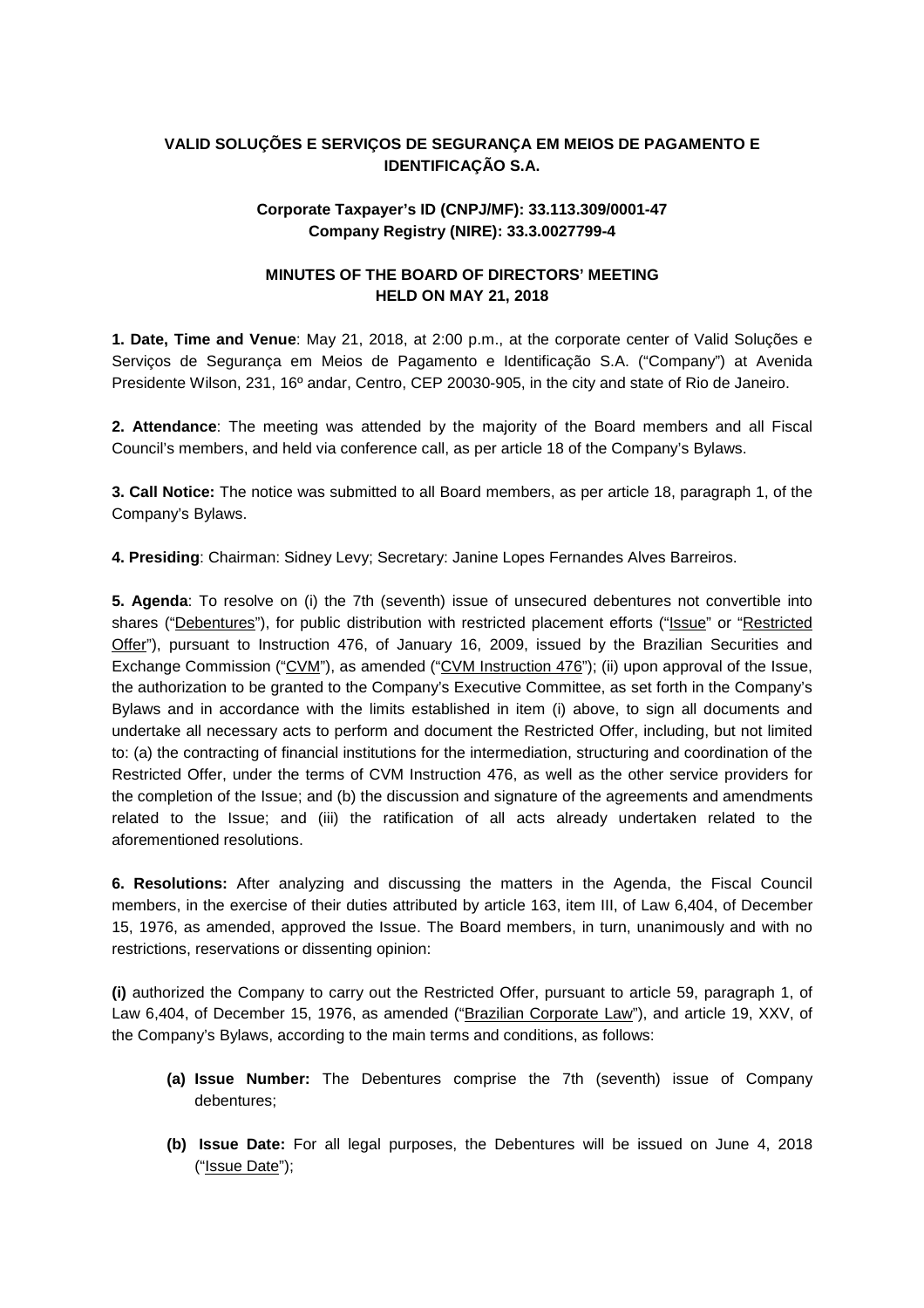- **(c) Total Issue Value:** The total issue value will be up to three hundred and sixty million reais (R\$360,000,000,00), on the Issue Date (as defined below);
- **(d) Number of Series:** The Issue will have a single series;
- **(e) Placement and Distribution Procedure:** The Debentures shall be subject to public distribution, with restricted placement efforts, as per CVM Instruction 476, under firm guarantee regime for the placement of all Debentures, in the amount of three hundred and sixty million reais (R\$360,000,000.00), with intermediation of financial institutions authorized to operate in the securities system ("Underwriters"), under the terms of the "Agreement for Coordination, Placement and Public Distribution, with Restricted Placement Efforts, under Firm Guarantee Regime, of the Seventh Issue of Unsecured Debentures Not Convertible into Shares, in a Single Series, of Valid Soluções e Serviços de Segurança em Meios de Pagamento e Identificação S.A.", to be entered into between the Company and the Underwriters ("Distribution Agreement");
- **(f) Allocation of Proceeds:** The net proceeds received by the Issuer will be used to pay the Issuer's liabilities and to increase working capital;
- **(g) Form, Certificate Issue and Proof of Ownership:** The registered, book-entry Debentures shall be issued without collaterals or certificates and, for all legal purposes; the ownership of the Debentures shall be confirmed by the certificate issued by the bookkeeper. In addition, the certificate issued by B3 S.A. – Brasil, Bolsa, Balcão ("B3") on behalf of each Debenture Holder (as defined below) will be recognized as proof of ownership, provided that these Debentures are under the electronic custody of B3;
- **(h) Convertibility:** The Debentures are not convertible into shares issued by the Company;
- **(i) Type:** The Debentures are unsecured and shall not grant any guarantee or special or general privilege to the holders;
- **(j) Maturity:** The Debentures mature within 5 (five) years as of the Issue Date, therefore, on June 4, 2023 ("Maturity Date");
- **(k) Nominal Unit Value:** The Nominal Unit Value of the Debentures is ten thousand reais (R\$10,000.00), on the Issue Date ("Nominal Unit Value");
- **(l) Number of Debentures Issued:** thirty-six thousand (36.000) Debentures will be issued;
- **(m) Inflation Adjustment and Interest:** The Nominal Unit Value will not be adjusted for inflation. The Nominal Unit Value (or the Balance of the Nominal Unit Value, as applicable) of the Debentures will be subject to interest corresponding to one hundred and fifteen percent (115.0%) of the accumulated variation of average daily rates of the Interbank Deposits (DI), "over extra group", expressed as percentage per year, based on a year of two hundred and fifty-two (252) business days, daily calculated and disclosed by B3, on its daily bulletin available on its website (http://www.cetip.com.br) ("DI Rate"), from the first Payment Date (inclusive) or the payment date of the immediately prior interest (inclusive), as applicable, to the effective payment date (exclusive), considering that each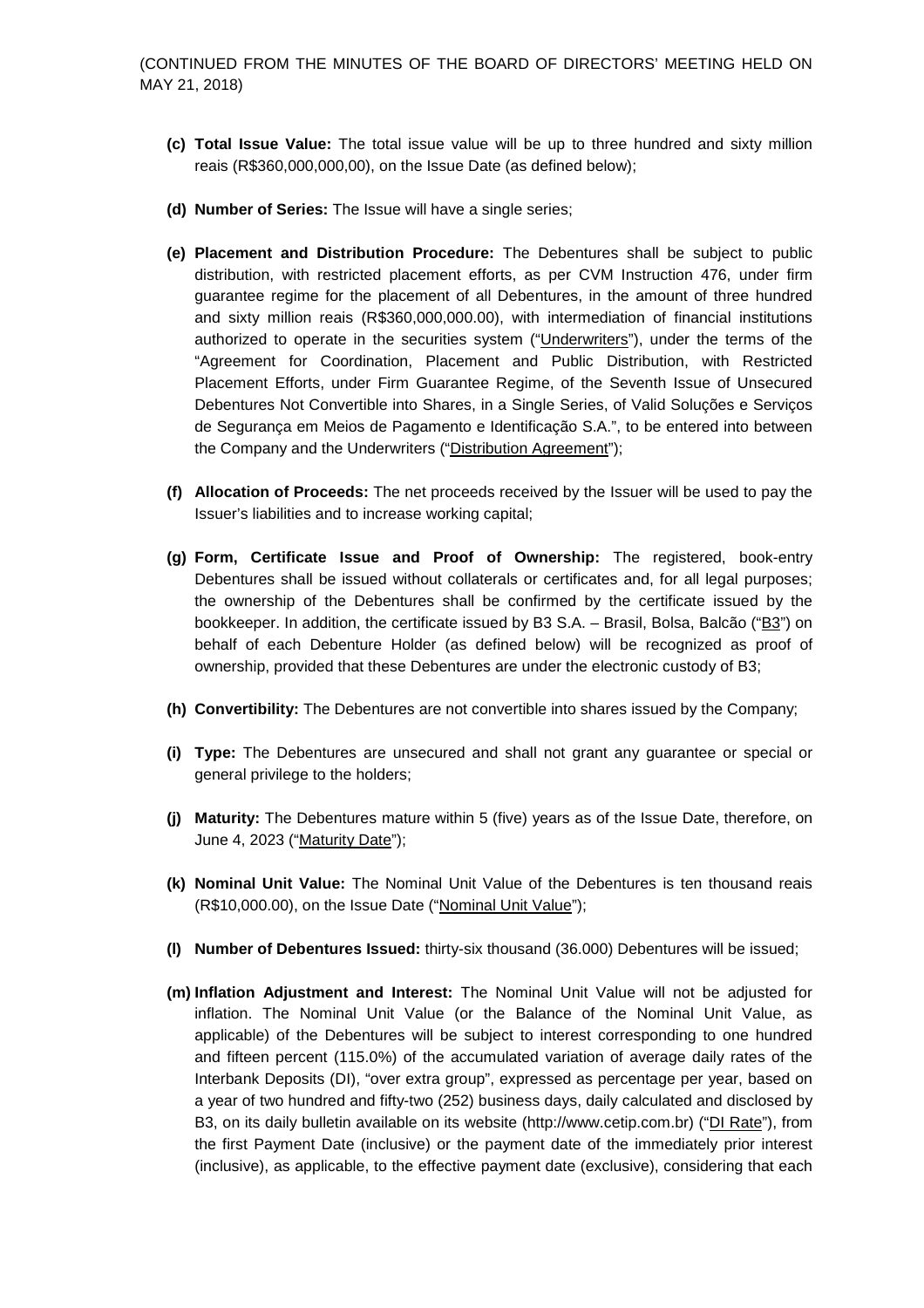time interval shall succeed the prior time interval on a continuous basis ("Remuneration"). The Remuneration will be calculated according to the formula provided for in the Issue Indenture;

- **(n) Payment of Interest:** The Remuneration shall be paid on a semiannual basis, as of the Issue Date, on June  $4<sup>th</sup>$  and December  $4<sup>th</sup>$  of each year, with the first payment on December 4, 2018 and the last payment on the Maturity Date (each date, an "Interest Payment Date");
- **(o) Repayment of Debentures:** The Nominal Unit Value shall be repayable in four (4) annual installments (equal and consecutive), beginning in 2020 (inclusive), in the second, third, fourth and fifty years as of the Issue Date or on the early settlement date resulting from the: (a) early maturity of the Debentures by virtue of one of the Default Events, (b) early redemption of the Debentures by virtue of unavailable DI Rate; or (c) Optional Total Early Redemption;
- **(p) Place of Payment:** The amounts entitled to the Debentures will be paid by the Company on the respective maturity date, using, as applicable: (a) the procedures adopted by B3, for the Debentures held under electronic custody of B3; and/or (b) the procedures adopted by the bookkeeper, for the Debentures not held under electronic custody of B3;
- **(q) Default Charges:** Without prejudice to the Remuneration, in case of delay of any amount payable to the Debenture Holders ("Debenture Holders"), non-compensatory fine of two percent (2%) on the overdue and unpaid amount, plus interest of one percent (1%) per month on the amount due and unpaid, calculated on a proportional basis, from the date of non-compliance to the actual payment date, regardless of any court or out-of-court notice, in addition to expenses incurred for collection;
- **(r) Placement Term, Payment and Price:** The Debentures shall be placed in accordance with the B3 procedures, through the MDA, as per article 7-A of CVM Instruction 476. The Debentures shall be paid in the primary market, in cash, on a single date, upon subscription ("Payment Date"), in Brazilian reais, at the Nominal Unit Value, plus Remuneration, calculated on a proportional basis, as of the Payment Date ("Subscription Price"), in accordance with the settlement rules and procedures established by B3.
- **(s) Scheduled Renegotiation:** There will be no renegotiation of the Debentures;
- **(t) Optional Acquisition:** The Company may, at any time, acquire the outstanding Debentures, as per article 55, paragraph 3, of Brazilian Corporate Law, provided that in compliance with the applicable rules issued by CVM, which, if required by the applicable legal and regulatory provisions, shall be included in the Company's management report and financial statements. The Debentures acquired by the Company may be, at the Company's discretion, cancelled, held in treasury or replaced in the market, according to the restrictions set forth in CVM Instruction 476. The Debentures acquired by the Company to be held in treasury as set forth herein, if and when replaced in the market, shall be entitled to Remuneration, that is, the same remuneration applicable to the other Debentures;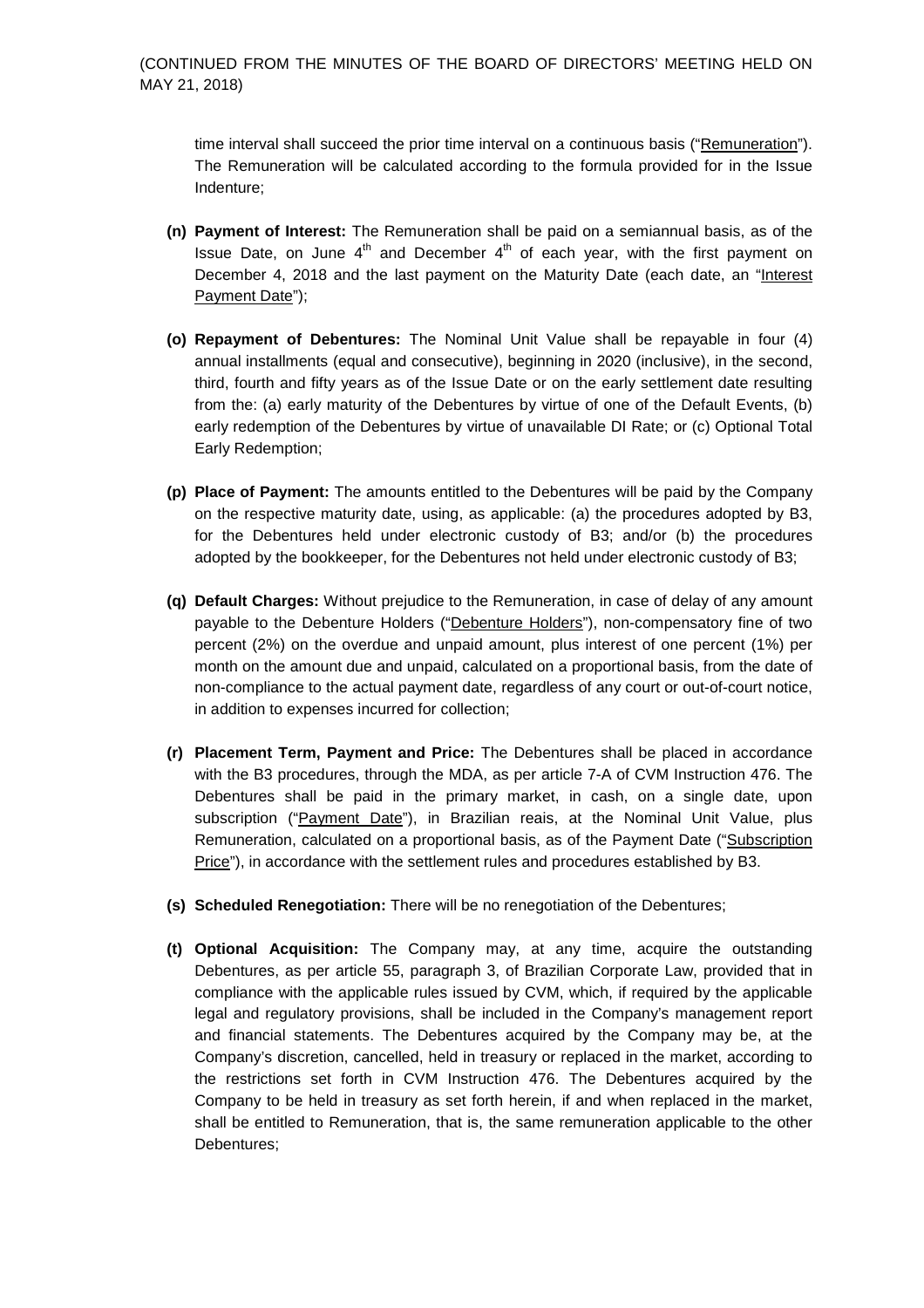(CONTINUED FROM THE MINUTES OF THE BOARD OF DIRECTORS' MEETING HELD ON MAY 21, 2018)

- **(u) Total Optional Early Redemption:** The Company may, under the terms and conditions set forth in the Issue Indenture, regardless of the Debenture Holders' opinion, from the 36<sup>th</sup> month as of the Issue Date (inclusive), upon prior notice to the Debenture Holders and the trustee, within at least ten (10) business days in advance from the respective event date, early redeem all the Debentures, upon the payment of the Nominal Unit Value (or balance of the Nominal Unit Value, as applicable), plus (i) Remuneration, calculated on a proportional basis, as of the Payment Date (or immediately prior Payment Date of the Remuneration, as applicable) to the Total Optional Early Redemption Date; and (ii) redemption premium, corresponding to twenty hundredths percent (0.20%), based on a year of two hundred and fifty-two (252) business days, levied on the Nominal Unit Value, or balance of the Nominal Unit Value, as applicable, plus Remuneration, as set forth in sub-item (i) above, calculated over the remaining period through the Maturity Date ("Total Optional Early Redemption Amount"), according to the formula indicated in the Issue Indenture; and
- **(v) Early Maturity:** Under the terms of the Issue Indenture, upon occurrence of certain events defined therein, the Debenture Holders, represented by the trustee, may declare the early maturity of all the obligations object of the Debentures and require immediate payment by the Company of the total balance of the Nominal Unit Value of the Debentures, plus Remuneration and related charges, calculated as set forth in the Issue Indenture and under applicable law, on a proportional basis, from the Payment Date, or the last payment date of the remuneration, to the actual payment date**.**

**(ii)** Upon compliance with the limits referred to in item (i) above, the Company's Executive Officers are therefore authorized to undertake all necessary measures for the implementation of this resolution, including, in accordance with the Company's Bylaws:

- **(a)** discuss all the terms and conditions applicable to the Issue, inclusive with respect to the signature of the Issue Indenture and the contracting of the distribution and trading systems of the Debentures in the primary and secondary markets, including, but not limited to the following service providers, as applicable: (i) underwriters; (ii) legal counsel; (iii) settling bank; (iv) bookkeeper; and (v) trustee;
- **(b)** undertake all necessary measures for the performance of the resolutions referred to herein and sign the necessary documents for the completion of the Restricted Offer;

**(iii)** All the acts undertaken by the Company's Executive Officers related to the Issue are, as of this moment, ratified pursuant to item 6 (i).

**7. Closing**: There being no further business to address, the meeting was adjourned for the drawing up of these minutes, which were read, approved and signed by the Chairman and Secretary, and attending members of the Board of Directors and Fiscal Council. Sidney Levy – Chairman and Janine Lopes Fernandes Alves Barreiros - Secretary. Board members: Sidney Levy, André Luiz Oda, Luiz Mauricio Leuzinger, Marcílio Marques Moreira, Claudio Almeida Prado and Regis Lemos de Abreu Filho. Fiscal Council members: Diogo Lisa de Figueiredo, Murici dos Santos and Vanderlei Dominguez da Rosa. This is a free English translation of the original minutes drawn up in the Company's records.